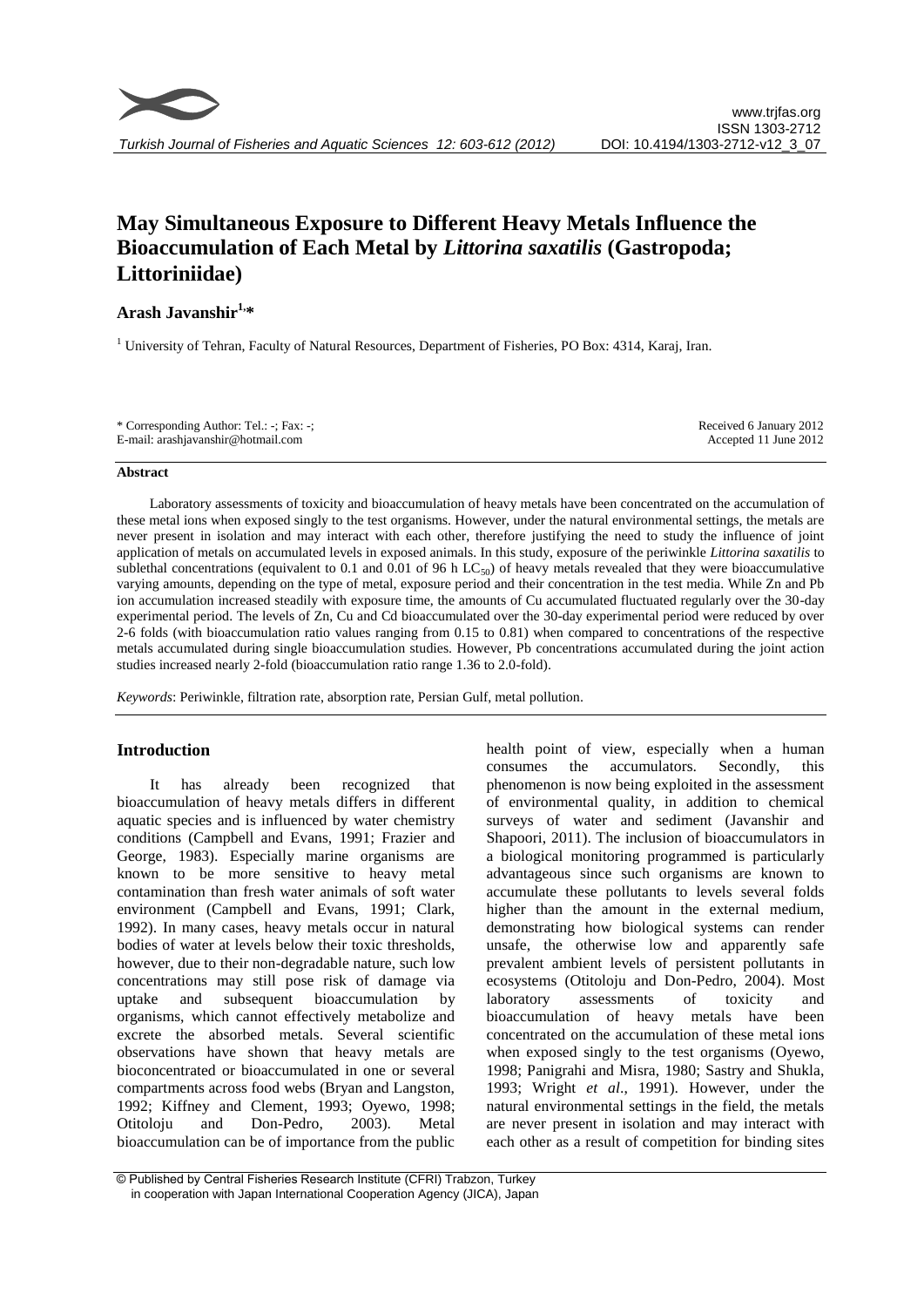in the exposed animal tissues or may form complexes which may or may not be easily excreted (Otitoloju, 2002; Otitoloju, 2003; Wright and Zamuda, 1987). These interactions between the metals may lead to either a decrease or an increase in their individual uptake/excretion (Franklin *et al.,* 2002; Javanshir *et al.,* 2011). It is therefore important to establish the effects of the joint presence of the major types of heavy metals on their rate and subsequent level of bioaccumulation in aquatic organisms such as *Littorina saxatilis* (periwinkle), which plays a delicate role amongst ecosystem inhabiting the coastal areas in northern Persian Gulf. This type of study may also provide an insight into the mechanisms of antagonism, synergism or additive action, which are observed when test organisms are exposed to the toxic effects of heavy metals in joint action toxicity studies. The aim of this study is to provide simultaneous impact of different heavy metals on an intertidal grazer animal which may transfer the toxicity to the upper trophic levels.

## **Materials and Methods**

## **Test Animals**

*Littorina saxatilis* (periwinkle, Mollusca; Gastropoda, Mesogastropoda, Littorinidae) of similar sizes (shell length of 28 to 32 mm) was collected by handpicking into a bucket (12.6 L) from south Queshm island at low tide (55°42′47″ East and 26°41′55″ North). The periwinkles were always collected from the same site, in order to reduce variability in biotype. The animals were transported to the laboratory and kept in holding glass tanks (30 x 30 x 30 cm), which contained aerated lagoon water (6 L) at measured salinity that was variable depending on the time of year. Mud was collected from the same site and placed in the holding tank as substrate. Other specimens, collected as described above, were left in holding tanks with a thin layer of sediment serving as substrate and food source for five to six days to allow them to acclimatize to laboratory and experimental conditions (relative humidity: 70±2%; temperature:  $26\pm2\degree C$ ; salinity: 16‰) before using them in bioassays. The test animals were acclimatized to higher or lower salinities by diluting or concentrating the lagoon water by 2.5‰ once every 24 h; using dechlorinated tap water or seawater of known salinity strength so that after the required number of changes, the desired predetermined test salinity (16‰) for all bioassays was achieved. This approach of gradual change in salinity was adopted to allow the periwinkles, enough time to gradually adapt to the new salinity and so prevent a sudden osmotic change, which could result in stress that may distort responses to the test toxicants. *Littorina saxatilis* of similar sizes depending on shell length (28 to 32 mm) was selected for all experiments.

#### **Test Chemicals**

The heavy metals investigated in this work were obtained as metallic salts of Fisons laboratory reagents, analar grades of the following types:

a. Copper as  $CuSO<sub>4</sub>$ ,  $5H<sub>2</sub>O$ b. Zinc as  $ZnCO<sub>3</sub>$ .  $3H<sub>2</sub>O$ c. Lead as Pb  $(NO_3)_2$ d. Cadmium as 3Cd SO<sub>4</sub>. 8H<sub>2</sub>O

The choice of heavy metals for this study was based on the available, common and abundant metals from the results of a chemical survey of industrial effluents that empty into the Persian Gulf carried out industrial waste waters (Langston and Zhou, 1987; Omidi, 2008; Oryan, 2008).

#### **General Bioassay Technique**

#### **Salinity of Test Media**

All bioassays were carried out at salinity of 16‰. To achieve this, seawater was diluted with dechlorinated tap water to a salinity of 16 ‰ and served as test media, and also as dilution water for mixing toxicants. The animals were always acclimatized to 16 ‰. This salinity condition was used in all bioassays in order to standardize and simulate a typical brackish water medium, since changing salinity has been observed to affect toxicity. Preparation of substrate: In an attempt to simulate the natural environment of benthic test animals, sediment from the site of animal collection were used as substrates. The sediment also may be served as food source for the test animals during the bioassays.

## **Preparation of Test Media Including Application of Toxicant**

#### **Single Action Bioassays**

A pre-determined amount of each heavy metal compound was weighed (using an oertling 30TD top loading balance) and diluted with given volume of dechlorinated tap water to obtain a stock solution of known strength. The resultant stock solution was serially diluted to obtain solutions of required concentrations.

#### **Joint Action Bioassays**

For each predetermined concentration of a mixture to be tested, the proportion of each constituent compound by weight of metallic element, dictated by the predetermined ratio of the mixture were computed and measured out into a conical flask and made up to the required test media volume by adding prepared brackish water (16‰) as diluent. The test media was then mixed thoroughly by stirring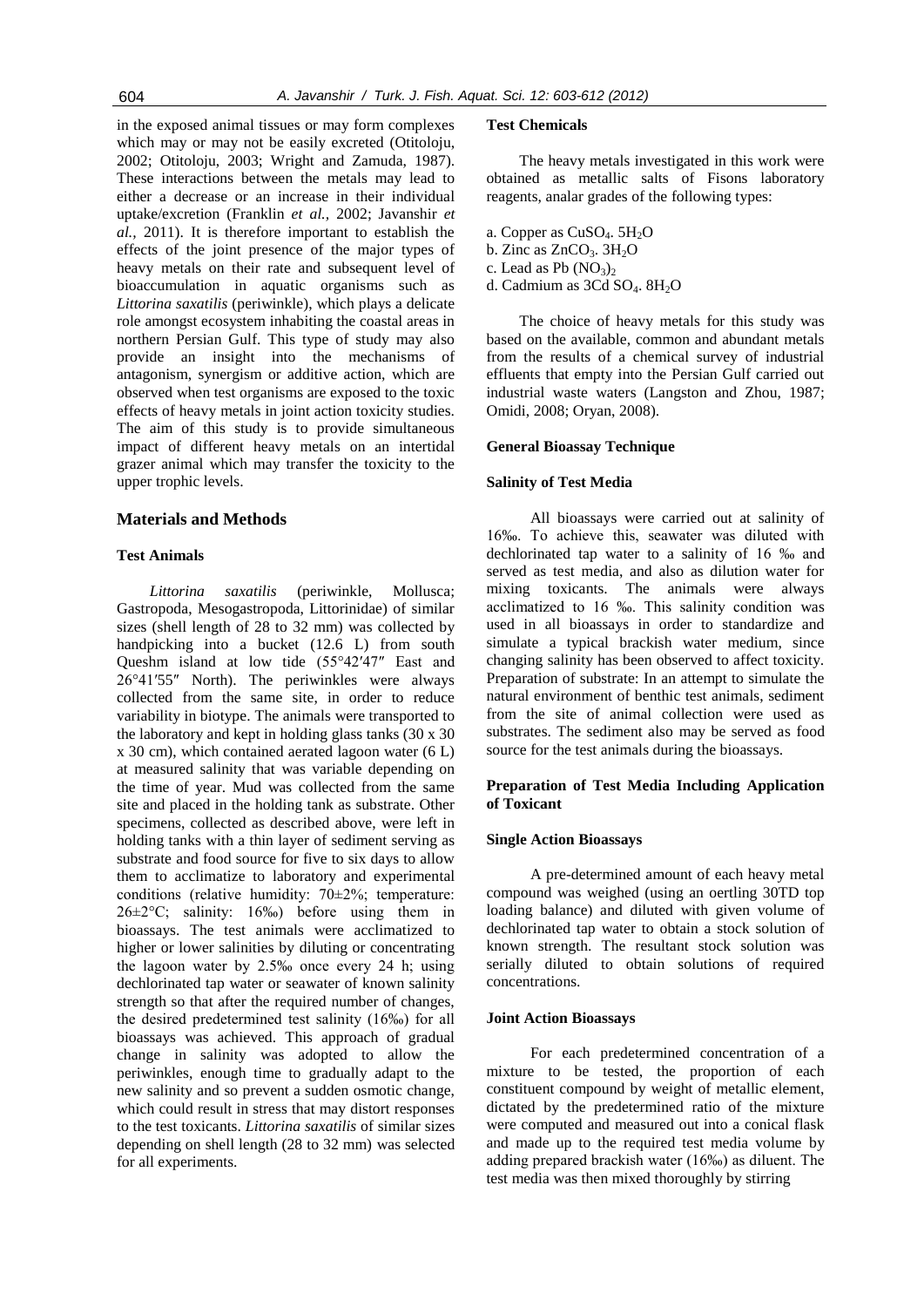#### **Bioaccumulation Studies**

## **Bioaccumulation of Heavy Metals (Zn, Pb, Cu and Cd) by** *L. saxatilis* **Exposed to Sublethal Concentration of Single Metal Compounds**

In this series of experiments, *Littorina saxatilis* was exposed to only sub-lethal concentrations (fractions of 96 h  $LC_{50}$  values derived from experiments on acute toxicity of heavy metals against benthic animals (Otitoloju, 2001) of selected metal salts as specified below. A total of 120 test animals were exposed per sublethal concentration or control in five replicates (24 periwinkles per replicate). Each bioassay container held a thin layer of standardized sediment substrate and test media at salinity of 16 ‰. In this series of bioassays that went on for 30 days in order to investigate the rate of bioaccumulation, the semi-static bioassay procedure was always adopted to avoid drastic changes in concentration of test media via evaporation and excessive reduction in dissolved oxygen level. In this semi-static procedure each test media was changed into a fresh solution at exactly the same concentration of heavy metal salt or untreated control as the case may be, once every four days, transferring the same exposed test animals into the freshly prepared test media over a 30 days period of experimentation. At pre-determined time intervals (day 0, 4, 10, 20 and 30), four live *L. saxatilis* per replicate, making 20 per treatment including control were randomly selected, cleaned thoroughly with distilled water and placed in labeled polythene bags in which they were kept frozen awaiting digestion of the extracted whole animal tissues and analysis for test metals by Atomic Absorption Spectrophotometer (AAS), based on AAW (1995) standard methods. Sublethal concentrations under which bioaccumulation of test metals by *L. saxatilis* was investigated were as follows:

a. Zn  $(ZnCO<sub>3</sub>$ .  $3H<sub>2</sub>O)$  was tested at: 8.310 mg/L  $(1/10^{th}$  of the 96 h LC<sub>50</sub>) 0.8317 mg/l  $(1/100^{th}$  of the 96 h  $LC_{50}$ ) and untreated control.

b. Pb (Pb(NO<sub>3</sub>)<sub>2</sub>) was tested at: 37.077 mg/L (1/10<sup>th</sup> of the 96 h LC<sub>50</sub>) 3.7077 mg/L (1/100<sup>th</sup> of the 96 h LC<sub>50</sub>) and untreated control.

c. Cu  $(CuSO<sub>4</sub>.5H2O)$  was tested at: 3.925 mg/L  $(1/10^{th}$  of the 96 h LC<sub>50</sub>) 0.3925 mg/L  $(1/100^{th})$  of the 96 h  $LC_{50}$ ) and untreated control.

d. Cd  $(3CdSO<sub>4</sub>.8H<sub>2</sub>O)$  was tested at: 2.825 mg/l  $(1/10^{th}$  of the 96 h LC<sub>50</sub>) 0.2825 mg/L  $(1/100^{th})$  of the 96 h  $LC_{50}$ ) and untreated control.

Bioaccumulation of heavy metals by *Littorina saxatilis* when exposed to sublethal concentrations of mixtures of heavy metal compounds: For this series of experiment, a semi-static bioassay procedure was

adopted. *L. saxatilis* was exposed to sublethal concentrations of equitoxic multiple mixtures of Zn, Pb, Cu and Cd. The multiple mixtures consisted of sublethal concentration of each constituent metal salt, the computation of which was based on a predetermined fraction  $(1/10^{th}$  and  $1/100^{th}$ ) of the 96 h  $LC_{50}$  values of the test metals obtained in single action experiments after Otitoloju (2001). Details of the equitoxic metallic mixture (giving the amount of each constituent metal) to which the test animals *L. saxatilis* were exposed are given below.

a. Mixture based on  $1/10^{th}$  of 96 h LC<sub>50</sub> of the respective metal salt at following concentrations: 8.3170 mg Zn/L, plus 37.077 mg Pb/l, plus 3.925 mg Cu/L, plus 2.825 mg Cd/L.

b. Mixture based on  $1/100^{th}$  of 96 h LC<sub>50</sub> of the respective metal salt at following concentrations: 0.8317 mg Zn/l, plus 3.707 mg Pb/L plus, 0.392 mg Cu/L plus, 0.282 mg Cd/L.

c. Untreated control.

## **Heavy Metal Analysis of Animal Samples for Heavy Metal Content by Atomic Absorption Spectrophotometry (AAS):**

## **Digestion of Samples**

Whole animal samples (shell previously removed) of *L. saxatilis* were properly cleaned (by copiously rinsing all exposed and partially enclosed parts) with distilled water to remove debris, plankton and other external adherents before they were homogenized. A portion (10 g wet weight basis) from the homogenate of each animal was digested using a freshly prepared mixture 1:1 of hydrogen peroxide and perchloric acid. AAS Determination of heavy metals in animal samples: All digestive contents were filtered through Whatman No.1 filter paper and made up to the mark in appropriate volumetric flasks (25 ml). The heavy metal content of each sample was then determined by comparing their absorbance with those of standard AAS solutions using an Alpha-4 Cathodeon Atomic Absorption Spectrophotometer.

#### **Data Analysis**

Regression analysis (using Microsoft Excel 2000) was carried out to determine correlation coefficient  $(R^2)$  between concentrations of test metals accumulated in the test animals *L. saxatilis* with period of exposure (Rahnama *et al*., 2010).

Bioaccumulation Ratio (BAR) was also estimated as the ratio of overall gain in metal tissue concentration after 30 days of exposure under joint accumulation studies to the overall gain in metal tissue concentration after 30 days under single accumulation studies. The aim of this computation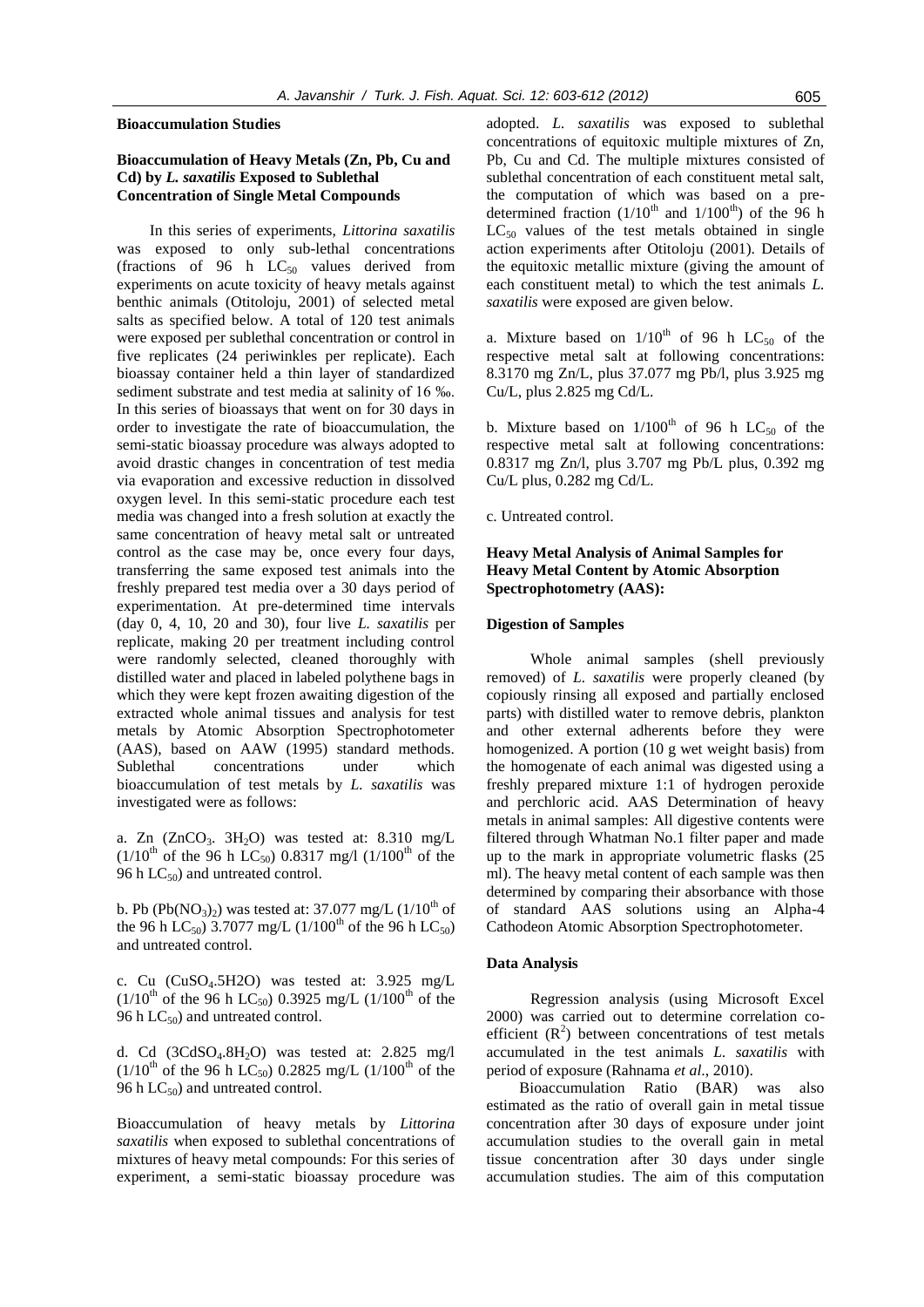was to establish a relationship between concentrations of metals accumulated under joint accumulation studies to the concentration accumulated when the metals were tested singly. When, BAR= 1 indicates similar gain in metal during joint and single bioaccumulation studies (non interactive)

**Bioaccumulation ratio = Overallgain of joint accumulation studies Overall gain of single accumulation studies**

BAR>1 indicates an increase in metal gained during joint accumulation studies (synergistic interaction).

BAR<1 indicates a decrease in metal gained during joint bioaccumulation studies (antagonistic interaction).

Analysis of variance (ANOVA) was used to compare several treatment means between the concentrations of metals accumulated either under the single and joint accumulation studies. Additionally, the *t*-test for evaluating significant difference between two treatment means was used to compare treatment means of concentration of metals accumulated under the joint action studies to the concentration accumulated when the metals were tested singly (Sokal and Rohlf, 1995).

#### **Results**

## **Physico-Chemical Characteristics of Test Medium During the Bioaccumulation Studies**

During the bioassays, the dissolved oxygen content of test media remained higher than 5.5 mg/L. The pH, temperature and salinity remained fairly constant at 7.8±0.2, 26±2°C and 16.0±0.2‰, respectively, throughout the duration of the experiment. Bioaccumulation of heavy metals (Zn, Pb, Cu and Cd) by *L. saxatilis* exposed to sublethal concentrations of metals in single and joint action laboratory studies.

#### **Zinc (Zn)**

Post treatment analysis of whole body tissues of *L. saxatilis* showed that animals exposed to sublethal concentrations (0.4325 mg/L and 4.325 mg/L) of Zn ions in the single action studies steadily accumulated higher quantities of the metal ions that were approximately two or four times higher than the levels accumulated in control animals, over a 30-day experimental period (Table 1).

Furthermore, the amount of Zn accumulated in the animal tissue was time  $(R^2 = 0.818$  and 0.9789 for the 0.4325 mg/L and 4.325 mg/L test media, respectively, and test medium concentration dependent. However, under the joint application studies, post treatment analysis of test animal tissues revealed that there were only minimal increment in the heavy metal content in exposed animals tissues compared to control animals (Table 1). Furthermore, the overall gain of Zn ion in the tissue of test animals after 30 days of exposure to the two test mixture concentrations (4.5885 mg/L and 45.885 mg/L) was 6.64 µg/g and 22.64 µg/g, respectively; and these values were lower than the amount  $(11.07 \text{ kg/g}$  and 27.99 µg/g, respectively) of Zn accumulated by *L. saxatilis* when it was exposed to test medium containing only Zn compound at the same test concentrations (Table 4 and Figure 1). The computed bioaccumulation ratios were 0.60 and 0.81 (Table 5), thus indicating an antagonistic interaction between the metal components of the mixture in relation to Zn ion accumulation. Statistical evaluation by Analysis of variance (ANOVA) showed that there was no significant (P>0.5) differences between the concentrations of the Zn ions detected in the animal tissues collected from the various test treatments (control, 0.4325 mg/L and 4.32 mg/L) under the single or joint bioaccumulation studies. Furthermore, analysis based on the t-test for evaluating significant

**Table 1.** Accumulation of Zinc by *L. saxatilis* exposed to sub-lethal concentration of the test metal under single and joint bioaccumulation studies

|                                 | Mean concentrations of zinc ions in whole animal tissue<br>$(\mu$ g.g $^{-1}$<br>dry weight basis) |        |         |         |         | Overall Net<br>gain <sup>A</sup> |
|---------------------------------|----------------------------------------------------------------------------------------------------|--------|---------|---------|---------|----------------------------------|
|                                 | 0 <sub>day</sub>                                                                                   | 4 days | 10 days | 20 days | 30 days |                                  |
| Single action Untreated control | 4.29                                                                                               | 7.37   | 8.09    | 7.82    | 7.29    |                                  |
| $C_{0.4325}$                    | 4.29                                                                                               | 8.42   | 7.44    | 8.93    | 15.36   |                                  |
| Net $gain^B$                    |                                                                                                    | 4.13   | $-0.98$ | 1.49    | 6.43    | 11.07                            |
| $D_{4.325}$                     | 4.29                                                                                               | 7.84   | 12.27   | 26.48   | 32.28   |                                  |
| Net $gainB$                     |                                                                                                    | 3.55   | 4.43    | 14.21   | 5.80    | 27.99                            |
| Joint action Untreated control  | 5.62                                                                                               | 8.26   | 7.71    | 9.26    | 7.73    |                                  |
| $C_{0.4325}$                    | 5.62                                                                                               | 8.37   | 8.89    | 9.32    | 12.26   |                                  |
| Net $gainB$                     |                                                                                                    | 2.75   | 0.52    | 0.43    | 2.94    | 6.64                             |
| $D_{4.325}$                     | 5.62                                                                                               | 9.49   | 11.38   | 22.16   | 28.26   |                                  |
| Net $gain^B$                    |                                                                                                    | 3.87   | 1.89    | 10.78   | 6.1     | 22.64                            |

Overall net gain: concentration in animal after 30 days – concentration in animal at zero day.

Net gain – difference in concentration between the immediate preceding days of harvesting, e.g. 4-0 days, etc.

 $1/100^{th}$  96 h LC<sub>50</sub> values of the metal ions in the test compounds.

 $1/10^{th}$  96 h LC<sub>50</sub> values of the metal ions in the test compounds.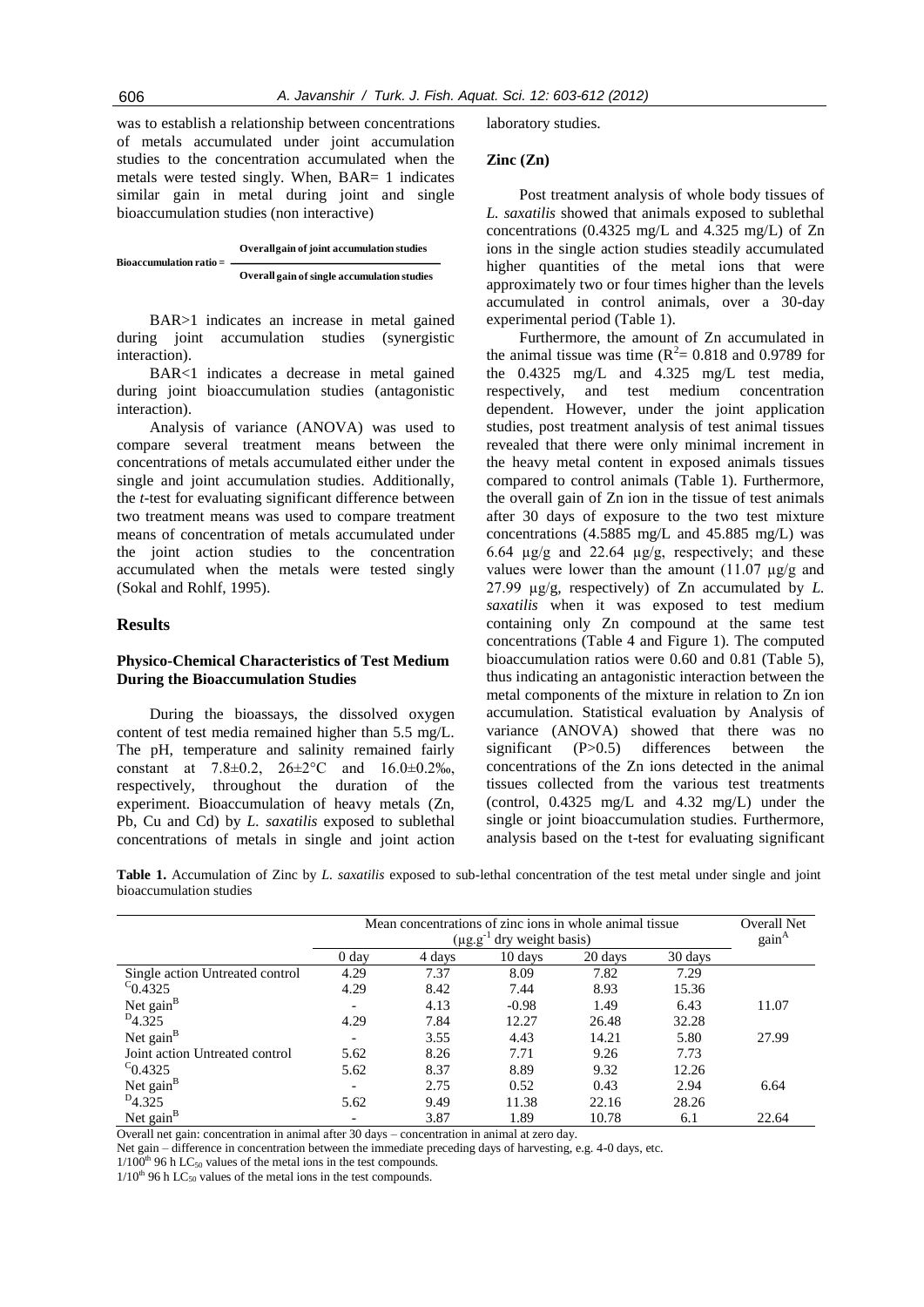difference between two treatment means showed that there were no significant  $(P>0.5)$  differences between the concentration of the Zn ions accumulated in the animal tissues under the single and joint bioaccumulation studies.

## **Lead (Pb)**

With regards to lead, analysis of animal tissues exposed to sublethal concentrations (3.9635 mg/L and 39.63 mg/L) of Pb ions in the single action studies revealed that the animals accumulated measurable quantities of the metal that were approximately threetimes above the levels accumulated by control animals, over the 30-day experimental period (Table 2).

The amount of Pb accumulated in the animal tissue was also found to be time  $(R^2 = 0.8859)$  and 0.9715 for 3.9635 mg/L and 39.635 mg/L test media,

respectively) and test medium concentration dependent. Similar observation was also recorded under the joint action studies (Table 2). In the presence of other metals, *i.*e. under joint action studies, the total amount of Pb ion accumulated in animals exposed to each of the two sublethal concentrations (4.5885 mg/L and 45.885 mg/L) of metal mixtures was 287.95 µg/g and 459.56 µg/g respectively (Table 2); and these accumulated values were approximately two times and 1.4 times higher than the amounts of  $(144.05 \text{ µg/g}$  and  $339.03 \text{ µg/g}$ , respectively) Pb ion accumulated under the single action studies (Table 5, Figure 2). The computed bioaccumulation ratios were 2.0 and 1.36 (Table 5), thus indicating a synergistic interaction between the metal components of the mixture in relation to the Pb ion accumulation. Statistical evaluation by Analysis of Variance (ANOVA) showed that there were significant (P<0.5) differences between the



**Figure 1.** figure of the overall gain in heavy metal (Zn ions) by *L. saxatilis* exposed to the test metals under single and joint bioaccumulation studies

**Table 2.** Accumulation of Lead by *L. saxatilis* exposed to sub-lethal concentrations of the test metal under single and joint bioaccumulation studies

|                                 |                          |        | Overall Net gain <sup><math>\overline{A}</math></sup> |         |         |        |
|---------------------------------|--------------------------|--------|-------------------------------------------------------|---------|---------|--------|
|                                 | 0 day                    | 4 days | 10 days                                               | 20 days | 30 days |        |
| Single action Untreated control | 29.90                    | 29.19  | 49.84                                                 | 58.64   | 60.55   |        |
| $C_{3.9635}$                    | 29.90                    | 31,54  | 39.54                                                 | 160.75  | 173.95  |        |
| Net $gain^B$                    | $\overline{\phantom{0}}$ | 1.64   | 8.00                                                  | 121.21  | 13.20   | 144.07 |
| <sup>D</sup> 39.635             | 29.90                    | 80.79  | 130.55                                                | 203.43  | 368.93  |        |
| Net $gain^B$                    |                          | 50.89  | 49.76                                                 | 72.88   | 160.50  | 339.03 |
| Joint action Untreated control  | 28.75                    | 28.88  | 46,31                                                 | 60.12   | 61.20   |        |
| $C_{3.9635}$                    | 28.75                    | 34.60  | 63.22                                                 | 220.41  | 316.70  |        |
| Net $gain^B$                    | -                        | 5.85   | 28.62                                                 | 157.19  | 96.29   | 287.95 |
| $D$ 39.635                      | 28.75                    | 110.64 | 196.76                                                | 360.17  | 488.31  |        |
| Net gain $B$                    |                          | 81.89  | 82.12                                                 | 163.41  | 128.14  | 459.56 |

Mean concentrations of Lead ions in whole animal tissue ( $\mu$ g.g<sup>-1</sup> dry weight basis)

Overall net gain: concentration in animal after 30 days – concentration in animal at zero day.

Net gain – difference in concentration between the immediate preceding days of harvesting, e.g. 4-0 days, etc.

 $1/100^{th}$  96 h LC<sub>50</sub> values of the metal ions in the test compounds.

 $1/10^{th}$  96 h LC<sub>50</sub> values of the metal ions in the test compounds.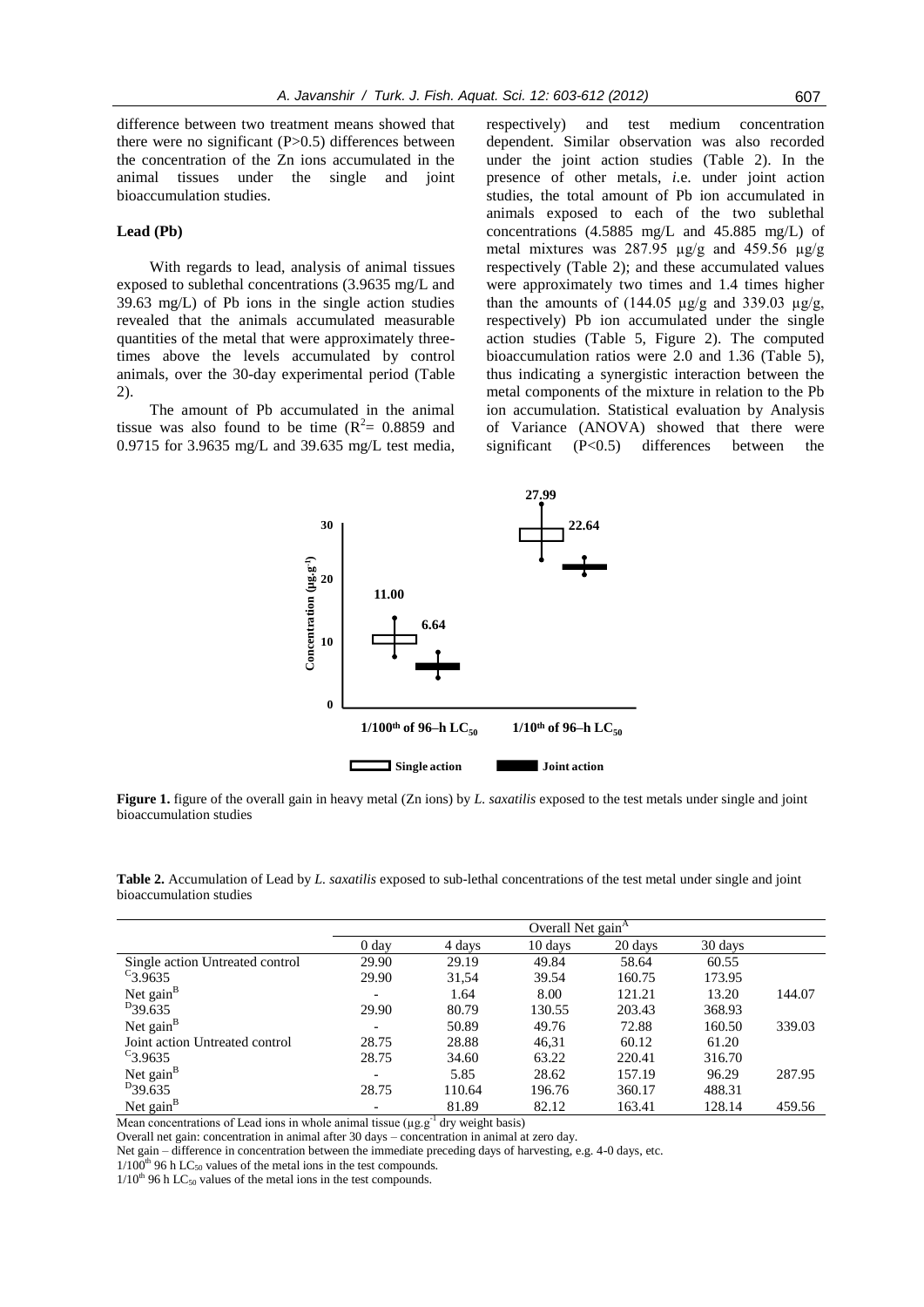

Figure 2. figure of the overall gain in heavy metal (Pb ions) by *L. saxatilis* exposed to the test metals under single and joint bioaccumulation studies.

**Table 3.** Accumulation of copper by *L. saxatilis* exposed to sub-lethal concentrations of the test metal under single and joint bioaccumulation studies

|                                 | Overall Net Gain <sup>A</sup> |         |         |         |         |      |
|---------------------------------|-------------------------------|---------|---------|---------|---------|------|
|                                 | 0 <sub>day</sub>              | 4 days  | 10 days | 20 days | 30 days |      |
| Single action Untreated control | 11.04                         | 14.63   | 17.62   | 10.69   | 6.55    |      |
| $C_{0.1021}$                    | 11.04                         | 12.96   | 13.05   | 7.65    | 11.48   |      |
| Net $gain^B$                    |                               | 1.92    | 0.09    | $-5.4$  | 3.83    | 0.44 |
| $D_{1.021}$                     | 11.04                         | 21.69   | 18.89   | 12.39   | 18.27   |      |
| Net $gain^B$                    |                               | 10.65   | $-2.80$ | $-6.50$ | 5.88    | 7.33 |
| Joint action Untreated control  | 10.02                         | 14.12   | 16.93   | 10.22   | 6.44    |      |
| $C_{0.1021}$                    | 10.02                         | 9.01    | 14.96   | 8.29    | 10.64   |      |
| Net $gainB$                     |                               | $-1.01$ | 5.95    | $-6.67$ | 2.35    | 0.62 |
| $D_{1.0206}$                    | 10.02                         | 8.17    | 12.26   | 15.43   | 11.10   |      |
| Net $gain^B$                    | - - -                         | $-1.85$ | 4.09    | 3.17    | $-4.33$ | 1.08 |

Overall net gain: concentration in animal after 30 days – concentration in animal at zero day.

Net gain – difference in concentration between the immediate preceding days of harvesting, e.g. 4-0 days, etc.

 $1/100^{th}$  96 h LC<sub>50</sub> values of the metal ions in the test compounds.

 $1/10^{th}$  96 h LC<sub>50</sub> values of the metal ions in the test compounds.

| Table 4. Accumulation of cadmium by L. saxatilis exposed to sub-lethal concentrations of the test metal under single and |  |  |
|--------------------------------------------------------------------------------------------------------------------------|--|--|
| ioint bioaccumulation studies                                                                                            |  |  |

|                   | Overall Net gain <sup>A</sup> |        |         |         |         |      |
|-------------------|-------------------------------|--------|---------|---------|---------|------|
|                   | 0 <sub>day</sub>              | 4 days | 10 days | 20 days | 30 days |      |
| Single action     |                               |        |         |         |         |      |
| Untreated control | 0.02                          | 0.02   | 0.03    | 0.06    | 0.08    |      |
| $^{c}$ 0.0904     | 0.02                          | 0.03   | 0.11    | 0.32    | 0.58    |      |
| Net $gainB$       |                               | 0.01   | 0.08    | 0.21    | 0.26    | 0.56 |
| $D_{0.904}$       | 0.02                          | 0.26   | 0.91    | 1.22    | 1.26    |      |
| Net $gainB$       | $\overline{\phantom{0}}$      | 0.24   | 0.65    | 0.31    | 0.04    | 1.24 |
| Joint action      |                               |        |         |         |         |      |
| Untreated control | 0.020                         | 0.025  | 0.033   | 0.054   | 0.076   |      |
| $C_{0.0904}$      | 0.02                          | 0.07   | 0.09    | 0.12    | 0.31    |      |
| Net $gain^B$      | $\overline{\phantom{0}}$      | 0.05   | 0.02    | 0.03    | 0.19    | 0.29 |
| $D_{0.0904}$      | 0.020                         | 0.024  | 0.360   | 0.380   | 0.810   |      |
| Net $gainB$       |                               | 0.004  | 0.336   | 0.020   | 0.430   | 0.79 |

Overall net gain: concentration in animal after 30 days – concentration in animal at zero day.

Net gain – difference in concentration between the immediate preceding days of harvesting, e.g. 4-0 days, etc.

 $1/100^{th}$  96 h LC<sub>50</sub> values of the metal ions in the test compounds.

 $1/10^{th}$  96 h LC<sub>50</sub> values of the metal ions in the test compounds.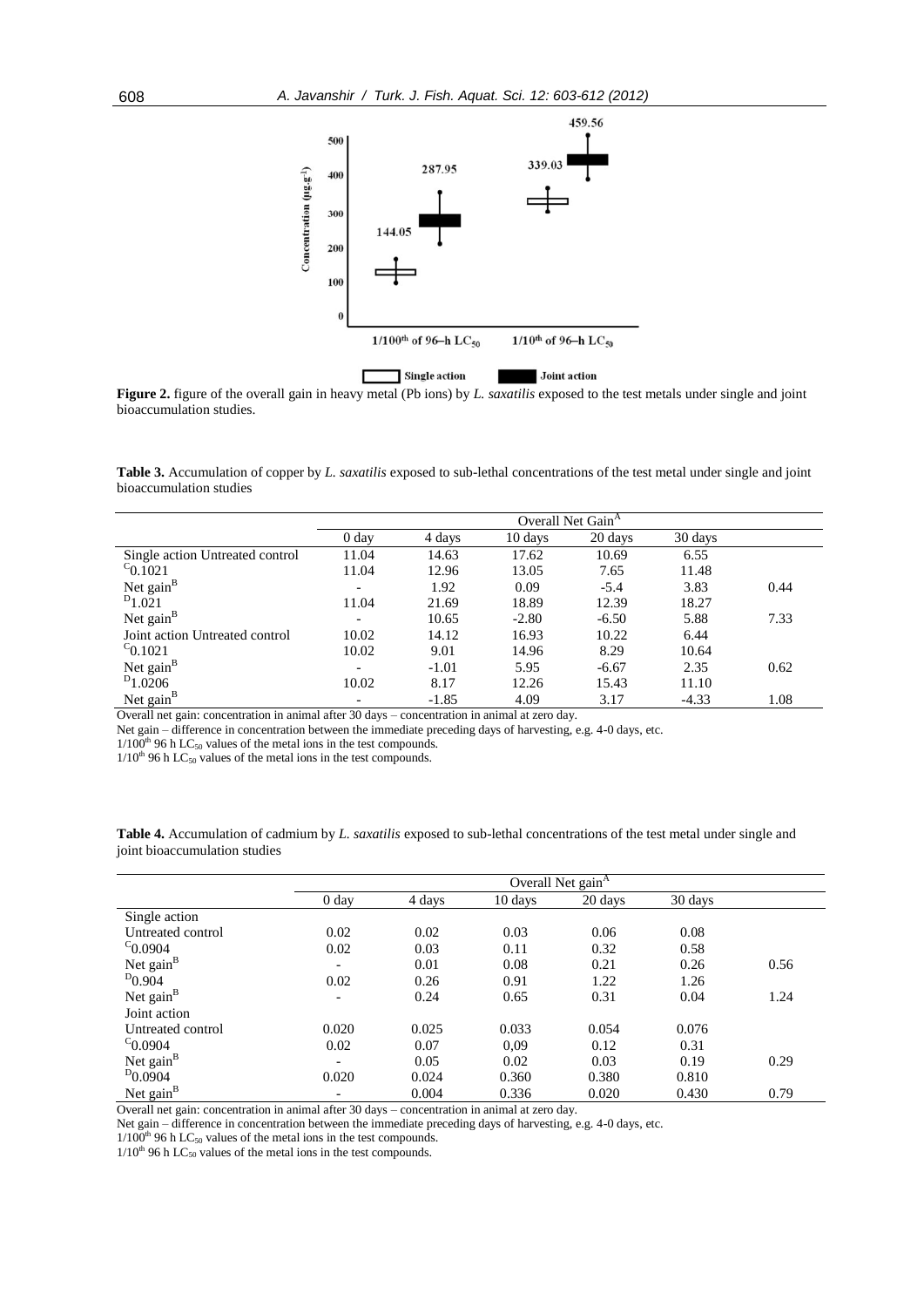concentrations of the Pb ions detected in the animal tissues collected from the various test treatments (control, 3.9635 mg/L and 39.635 mg/L) under the single or joint bioaccumulation studies. Furthermore, analysis based on the *t*-test for evaluating significant difference between two treatment means showed that there were no significant (P>0.5) differences between the concentration of the Pb ions accumulated in the animal tissues under the single and joint bioaccumulation studies.

## **Copper (Cu)**

Post treatment analysis of whole body tissues of *L. saxatilis* showed that the animals exposed to sublethal concentrations (0.1021 mg/L and 1.0206 mg/L) of the Cu compound accumulated measurable quantities of the metal ions that were approximately two or three higher than the level accumulated by animals in untreated control media (Table 3).

Furthermore, at the end of the 30-day exposure period, the amount of Cu accumulated by the exposed animals fluctuated significantly over the 30-day exposure period and there were no significant positive correlations between the amount of Cu accumulated by the animals with respect to time  $(R^2 = 0.1351$  and 0.3986 for 0.1021 mg/L and 1.021 mg/L test media, respectively) and test medium concentration. Similar observation was also recorded under the joint action studies (Table 3). In the presence of other metals, *i.e.* under joint action studies, the total amount of Cu ion accumulated in animals exposed to each of the two sublethal concentrations (4.5885 mg/L and 45.885 mg/L) of metal mixtures were 0.62 µg/g and 1.08  $\mu$ g/g, respectively, compared to 0.44  $\mu$ g/g and 7.23  $\mu$ g/g respectively of Pb ion accumulated by animals exposed to corresponding concentrations under the single action studies (Table 5, Figure 3).

The computed bioaccumulation ratios were 1.41 and 0.15 (Table 5), thus indicating varying



**Figure 3.** Figure of the overall gain in heavy metal (Cu ions) by *L. saxatilis* exposed to the test metals under single and joint bioaccumulation studies.

**Table 5.** Comparison of the overall gain in heavy metals by *L. saxatilis* exposed to the metals under single and joint bioaccumulation studies in laboratory bioassays

| Treatment/Metal                       | Overall gain* of metal in single         | Overall gain* of metal in joint                     |         |
|---------------------------------------|------------------------------------------|-----------------------------------------------------|---------|
|                                       | bioaccumulation studies $(\mu g.g^{-1})$ | bioaccumulation studies ( $\mu$ g.g <sup>-1</sup> ) | $BAR**$ |
| $1/100^{th}$ of 96-h LC <sub>50</sub> |                                          |                                                     |         |
| Zn                                    | 11.07                                    | 6.64                                                | 0.60    |
| Pb                                    | 144.05                                   | 287.95                                              | 2.00    |
| Cu                                    | 0.44                                     | 0.62                                                | 1.41    |
| C <sub>d</sub>                        | 0.56                                     | 0.29                                                | 0.52    |
| $1/100^{th}$ of 96-h LC <sub>50</sub> |                                          |                                                     |         |
| Zn                                    | 27.99                                    | 22.64                                               | 0.81    |
| Pb                                    | 339.03                                   | 459.56                                              | 1.36    |
| Cu                                    | 7.23                                     | 1.08                                                | 0.15    |
| C <sub>d</sub>                        | 1.24                                     | 0.79                                                | 0.65    |

A. Overall gain : concentration in animal after 30 days – concentration in animal at zero day

B. Bioaccumulation ratio (BAR).

 $BAR = 1$ : indicates similar gain in metal during joint and single bioaccumulation studies (additive)

BAR > 1: indicates an increase in metal gained during joint bioaccumulation studies (synergism)

BAR< 1: indicates a decrease in metal gained during joint bioaccumulation studies (antagonism)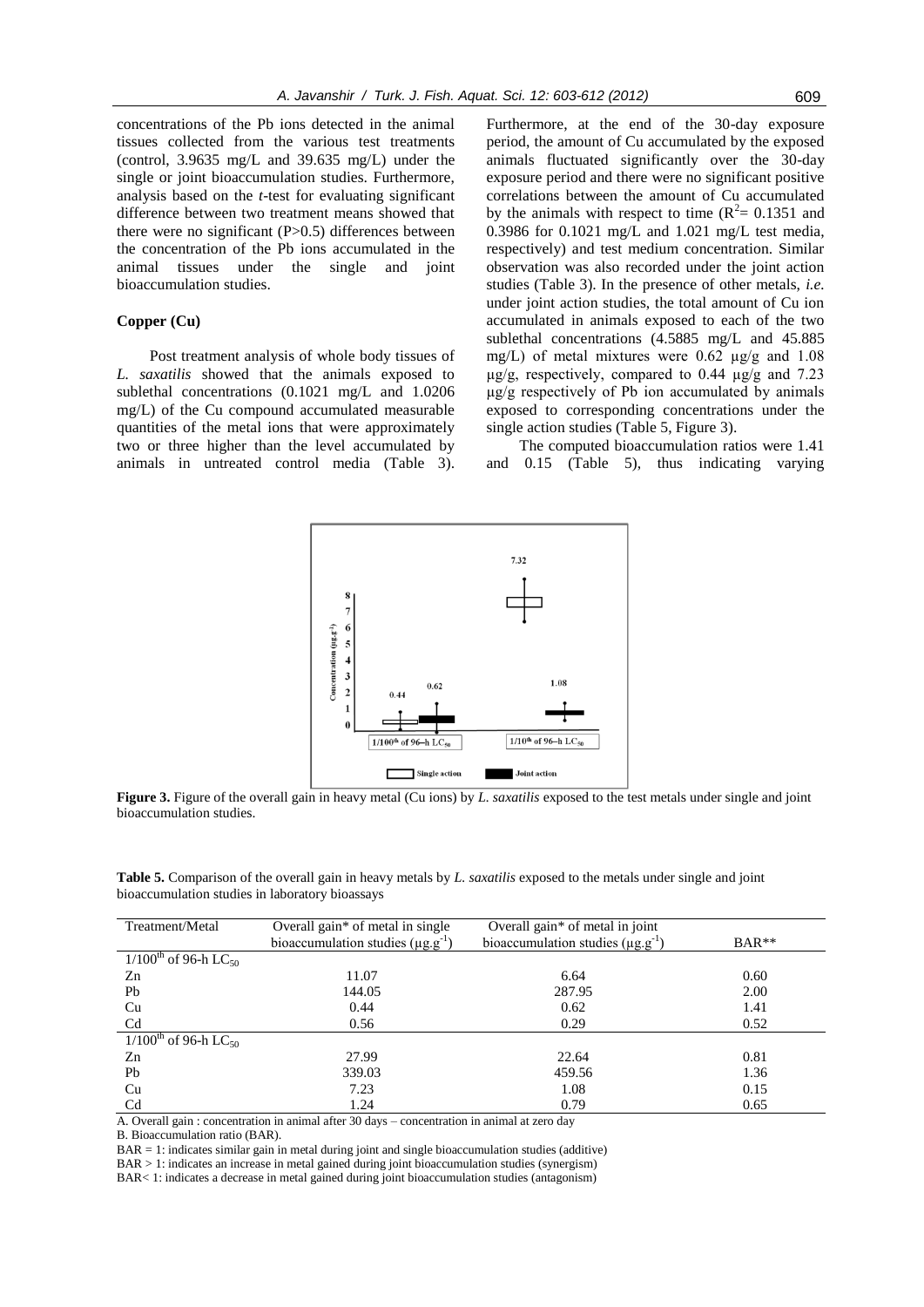

Figure 4. Figure of the overall gain in heavy metal (Cd ions) by *L. saxatilis* exposed to the test metals under single and joint bioaccumulation studies.

interactions at different levels of Cu concentrations in the mixture. Statistical evaluation by Analysis of Variance (ANOVA) showed that there were no significant (P>0.5) differences between the concentrations of the Cu ions detected in the animal tissues collected from the various test treatments (control, 0.1021 mg/L and 1.021 mg/L) under the single or joint bioaccumulation studies. Furthermore, analysis based on the t-test for evaluating significant difference between two treatment means showed that there were no significant  $(P>0.5)$  differences between the concentrations of the Cu ions accumulated in the animal tissues under the single and joint bioaccumulation studies.

#### **Cadmium (Cd)**

Post treatment analysis of whole body tissues of *L. saxatilis* showed that there were little differences between the amount of Cd accumulated by the animals exposed to the treated media (0.0904 mg/L and 0.904 mg/L) and the control animals (Table 4). Although the concentration of Cd accumulated by the test animals was not substantial, there were significant and positive correlations between the amount of Cd accumulated by *L. saxatilis* with time of exposure  $(R^2 = 0.966$  and 0.9712 for 0.0904 mg/L and 0.904 mg/L test media, respectively). Similar observation was also recorded under the joint action studies (Table 4). In the presence of other metals i.e. under joint action studies, the total amount of Cd ion accumulated in animals exposed to each of the two sublethal concentrations (4.5885 mg/L and 45.885 mg/L) of metal mixtures were  $0.29 \text{ ug/g}$  and  $0.79$  $\mu$ g/g respectively; and these values were approximately three times and two times lower than the amounts of  $0.56 \mu g/g$  and  $1.24 \mu g/g$  of Cd accumulated by *L. saxatilis* when exposed to test medium containing only Cd compound at corresponding concentrations (Table 5 and Figure 4).

The computed bioaccumulation ratios were 0.52 and 0.64 (Table 5), thus indicating an antagonistic interaction between the metal components of the mixture in relation to the Cd accumulation.

## **Discussion**

In the single action studies, the exposure of *L. saxatilis* to sublethal concentrations of Zn, Pb or Cu resulted in a steady increase in the body tissue concentration of the metals to levels that were two to six times higher than in control animals. The observation of increased concentration of these metals in animals exposed to sublethal concentrations of the metals in single action laboratory studies is well established (Baron, 1995; Bryan and Langston, 1992; Oyewo, 1998). The bioaccumulation of heavy metals in animal tissues occurs as a result of competing rates of chemical uptake and excretion. Furthermore, the synthesis of low-molecular weight proteins, *e.g.* metallothionein which form complexes with the metal ions, as well as the formation of encapsulated metal granules in tissues of exposed animals have also been reported to be responsible for metal accumulation in some aquatic mollusk (Clark, 1992; George, 1989; Langston and Zhou, 1987). It must however be noted that the exposure of *L. saxatilis* to the sublethal concentrations (3.92 mg/l and 0.392 mg/l) of Cu revealed that the amount of Cu accumulated in the tissues of the exposed animals fluctuated significantly over the experimental period. Furthermore, exposure of the test animals to sublethal concentration of Cadmium resulted in minimal changes in the body tissue concentration of Cadmium in the exposed animals over the 30-day experimental period, indicating the ability of the animal to excrete Cadmium rapidly before it builds up at the test concentration. The exposure of the animals to the test sublethal concentrations of heavy metals (Zn, Pb, Cu and Cd) mixtures, in order to demonstrate the influence of the metals on the individual rate and pattern of bioaccumulation revealed that there were interactions between the constituent metals when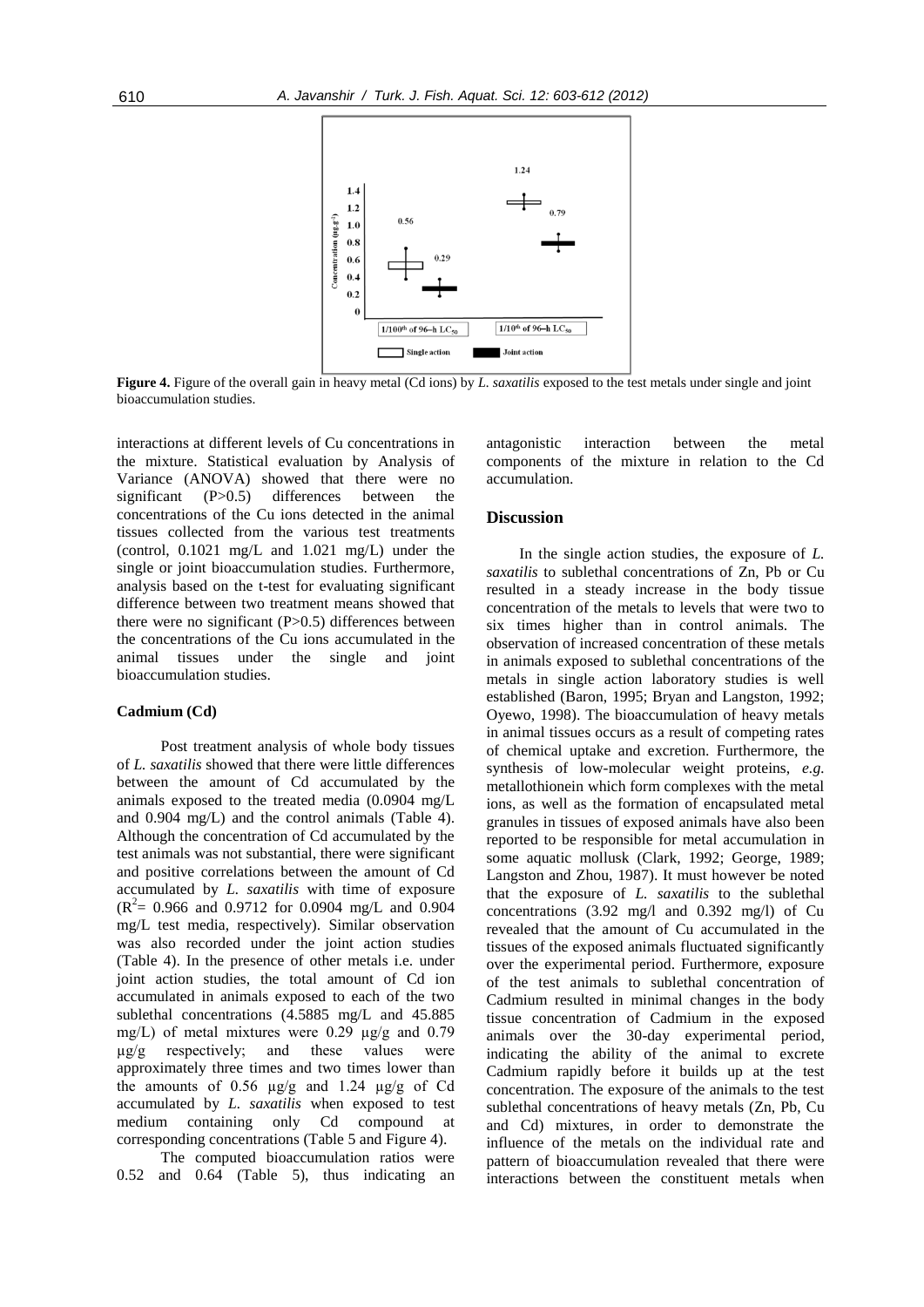applied jointly against *L. saxatilis*. These interactions resulted either an increase or decrease on overall concentrations of the metals accumulated in the animal tissues at steady state when compared to results obtained in the single action studies. For instance, the concentrations of Zn, Cu and Cd ions accumulated by the periwinkle were found to be about two-seven times lower than the concentrations of the same metals in exposed animals during the single actions studies, indicating an antagonistic interaction between the metals. Interestingly, this observation of antagonistic interactions between the test metals is in conformity with an observation of reduction in toxicity of these metals when applied in mixtures against *L. saxatilis* (Otitoloju, 2001). However, with regards to Pb ion accumulation, the concentration of the metal accumulated by *L. saxatilis* over the 30-day experimental period was found to be higher (about two times) than the concentration of the metal accumulated over a similar period when the animal was exposed to Pb acting singly. This observation also corroborated the results of previous work, who reported an enhancement in the toxicity of Pb compound against *L. saxatilis* when applied jointly with Zn, Cu ad Cd compounds (Otitoloju, 2001). The mechanism(s) responsible for the enhanced or reduced bioaccumulation of the test metals when applied jointly against *L. saxatilis* is therefore suspected to be as a result of interference with penetrability of the *L. saxatilis*, competition for binding site or the formation of metal complexes which may be easier (or not) to excrete. This should therefore merit future investigations in order to establish more accurately the mechanism (s) responsible for the antagonistic interactions between these metals when tested against *L. saxatilis*. The practical significance of this joint bioaccumulation study is that it provides an important exploratory bioassay which could assist in understanding the mechanism (s) responsible for the type of interactions existing between heavy metal types when applied jointly in toxicity studies. Furthermore, results of metal interactions and the subsequent reduction on the concentration of the metals bioaccumulated in exposed animals may be useful in the management of metal contaminated water bodies in a similar way in which such observation of antagonistic interaction between mercury (Hg) and selenium (Se) was previously exploited on the treatment of mercury contaminated fishes in Swedish Lakes (Paulsson and Lundbergh, 1991).

## **References**

- APHA-AWWA-WPCF. 1995. Standard methods for the examination of water and wastewater. American Public Health Association, USA.
- Baron, M.G. 1995. Bioaccumulation and bioconcentration in aquatic organisms, In: D.H. Hoffman, B.A. Rattner, B.A. Jr. Burton and G.A. Jr. Cairns (Eds.), Handbook

of Ecotoxicology. CRC-Lewis, England: 652-662.

- Bryan, G.W. and Langston. W.J. 1992. Bioavailability, accumulation and effects of Heavy metals in sediments with special reference to United Kingdom estuaries: A review. Env. Poll., 76: 89-131.
- Campbell, J.H. and Evans, R.D. 1991. Cadmium concentrations in the freshwater mussel (*Elliiptio complanata*) and their relationship to water chemistry. Arch. Environ. Contam. Toxicol., 20: 125-131.
- Clark, R.B. 1992. Marine Pollution. Oxford, England, 169 pp.
- FAO/SIDA. 1986. Manual of methods in aquatic environmental research, Part 9. Analyses of Metals and Organochlorines in Fish. FAO, Rome, 212 pp.
- Franklin, N.M., Stauber J.L., Lim R.P. and Petocz. P. 2002. Toxicity of metal mixtures to a tropical freshwater alga (*Chlorella* sp.): The effect of interactions between Copper, Cadmium and Zinc on metal cell binding and uptake. Environ. Toxicol. Chem., 21: 2412-2422.
- Frazier, J.M. and George, S.G. 1983. Cadmium kinetics in oysters. A comparative study of *Crassostrea gigas*  and *Ostrea edulis*. Mar. Biol., 76: 55-61.
- George, S.G. 1989. Cadmium effects on place liver xenobioticand metal detoxication systems: doseresponse. Aquat. Toxicol., 15: 303-310.
- Javanshir, A. and Shapoori, M. 2011. Influence of Water hardness (Calcium concentration) on the absorption of Cadmium by the mangrove oyster *Crassostrea gaster* (Ostreidae; Bivalvia). Journal of Food, Agriculture and Environment, 9(2): 724-727.
- Javanshir, A., Shapoori, M. and Moezzi, F. 2011. Impact of water hardness on cadmium absorption by four freshwater mollusks *physa fontinalis*, *Anodonta cygnea*, *Corbicula fluminea* and *Dreissena polymorpha* from south Caspian Sea region. Journal of Food, Agriculture and Environment, 9(2): 763-767.
- Kiffney, P.M. and Clement. W.H. 1993. Bioaccumulation of heavy metals by benthic Invertebrates at the Arkansas River, Colorado. Environ. Toxicol. Chem., 12: 1507- 1517.
- Langston, W.J. and Zhou. M. 1987. Cadmium accumulation, distribution and metabolism and the gastropod *Littorina littorea*: the role of metal-binding proteins. J. Mar. Biol. Ass. UK, 67: 585-601.
- Omidi, S. 2008. Water quality assessment in outlet excavations and construction in Persian Gulf. . Proceedings of the international conference on monitoring and modeling of marine pollution (INCOMP 2008) Kish, Iran
- Oryan, S. 2008. Tracing petroleum contaminants in commercial fish resources of the Persian Gulf. Proceedings of the international conference on monitoring and modeling of marine pollution (INCOMP 2008) Kish Iran
- Otitoloju, A.A. 2001. Joint action toxicity of heavy metals and their bioaccumulation by benthic animals of the Lagos lagoon. PhD thesis, Lagos: University of Lagos, Nigeria. 231 p.
- Otitoloju, A.A. 2002. Evaluation of the joint-action toxicity of binary mixtures of heavy metals against the mangrove periwinkle *Tympanotonus fuscatus* var *radula* (L.). Ecotoxicol. Environ. Saf. 53: 404-415.
- Otitoloju, A.A. 2003. Relevance of joint action toxicity evaluations in setting realistic environmental safe limits of heavy metals. JEM, 67: 121-128.
- Otitoloju, A.A. and Don-Pedro, K.N. 2003.